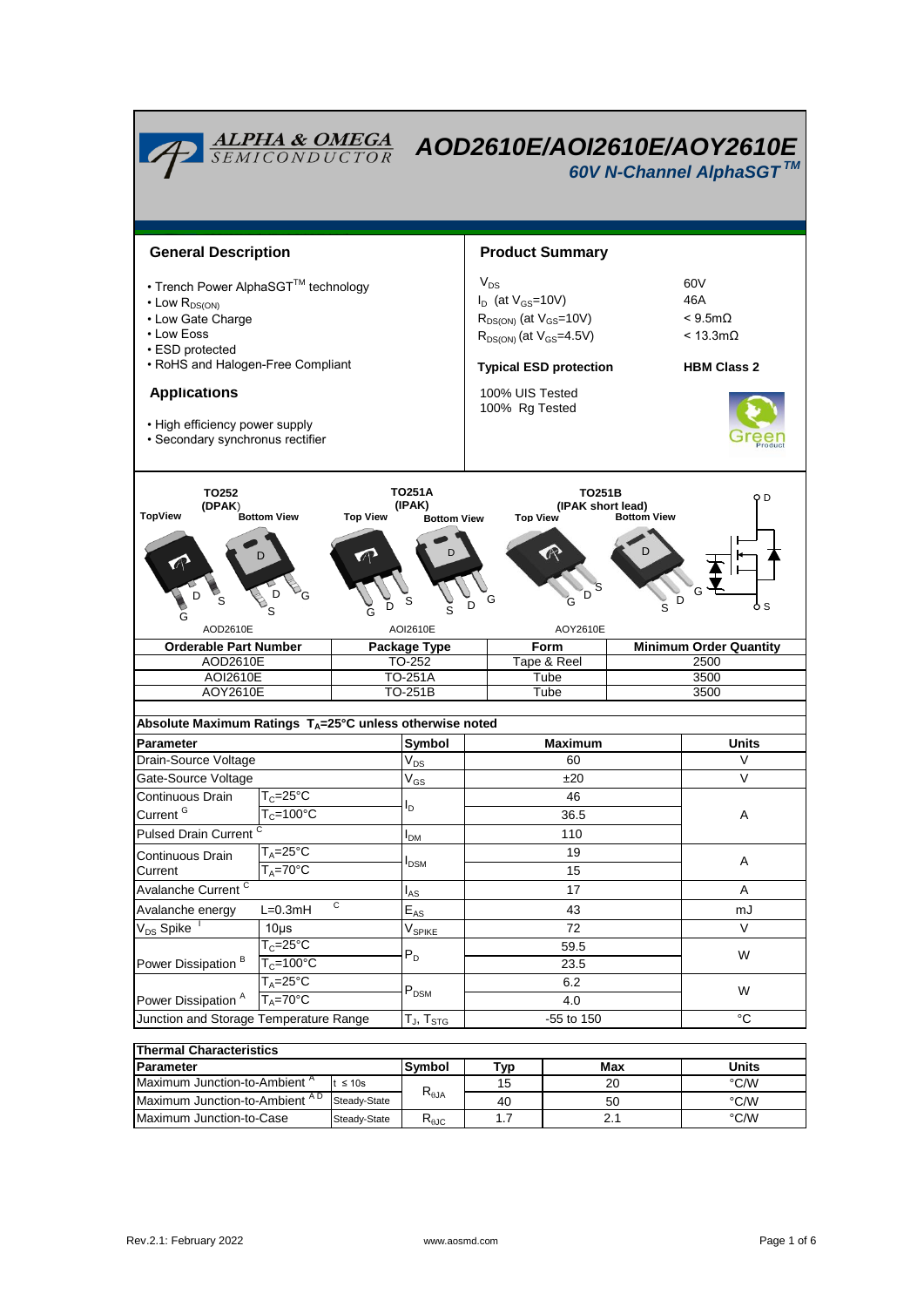

#### **Electrical Characteristics (TJ=25°C unless otherwise noted)**

| <b>Symbol</b>               | Parameter<br><b>Conditions</b>                             |                                                                            | Min | <b>Typ</b>     | <b>Max</b>   | <b>Units</b> |  |  |  |  |  |
|-----------------------------|------------------------------------------------------------|----------------------------------------------------------------------------|-----|----------------|--------------|--------------|--|--|--|--|--|
| <b>STATIC PARAMETERS</b>    |                                                            |                                                                            |     |                |              |              |  |  |  |  |  |
| <b>BV</b> <sub>DSS</sub>    | Drain-Source Breakdown Voltage                             | $ID=250\mu A$ , $VGS=0V$                                                   | 60  |                |              | V            |  |  |  |  |  |
| $I_{DSS}$                   |                                                            | $V_{DS} = 60V$ , $V_{GS} = 0V$                                             |     |                | 1            | μA           |  |  |  |  |  |
|                             | Zero Gate Voltage Drain Current                            | $T_i = 55^{\circ}C$                                                        |     |                | 5            |              |  |  |  |  |  |
| $I_{GSS}$                   | Gate-Body leakage current                                  | $V_{DS} = 0V$ , $V_{GS} = \pm 20V$                                         |     |                | ±10          | μA           |  |  |  |  |  |
| $V_{GS(th)}$                | Gate Threshold Voltage                                     | $V_{DS} = V_{GS}$ , $I_D = 250 \mu A$                                      | 1.4 | 1.8            | 2.4          | V            |  |  |  |  |  |
| $R_{DS(ON)}$                | Static Drain-Source On-Resistance                          | $V_{GS}$ =10V, $I_D$ =20A                                                  |     | 7.7            | 9.5          | $m\Omega$    |  |  |  |  |  |
|                             |                                                            | $T_{\rm J}$ =125°C                                                         |     | 12.5           | 15.5         |              |  |  |  |  |  |
|                             |                                                            | $V_{GS} = 4.5V, I_D = 20A$                                                 |     | 10.3           | 13.3         | $m\Omega$    |  |  |  |  |  |
| $g_{FS}$                    | <b>Forward Transconductance</b>                            | $V_{DS}=5V$ , $I_D=20A$                                                    |     | 52             |              | S            |  |  |  |  |  |
| $V_{SD}$                    | Diode Forward Voltage                                      | $IS=1A, VGS=0V$                                                            |     | 0.72           | $\mathbf{1}$ | V            |  |  |  |  |  |
| $I_{\rm S}$                 | Maximum Body-Diode Continuous Current G                    |                                                                            |     | 46             | A            |              |  |  |  |  |  |
| <b>DYNAMIC PARAMETERS</b>   |                                                            |                                                                            |     |                |              |              |  |  |  |  |  |
| $C_{\text{iss}}$            | Input Capacitance                                          |                                                                            |     | 1100           |              | pF           |  |  |  |  |  |
| $\mathsf{C}_{\mathsf{oss}}$ | <b>Output Capacitance</b>                                  | $V_{GS}$ =0V, $V_{DS}$ =30V, f=1MHz                                        |     | 300            |              | рF           |  |  |  |  |  |
| $\mathbf{C}_{\text{rss}}$   | Reverse Transfer Capacitance                               |                                                                            |     | 28             |              | pF           |  |  |  |  |  |
| $R_{q}$                     | Gate resistance                                            | $f = 1$ MHz                                                                | 0.6 | 1.2            | 2.0          | Ω            |  |  |  |  |  |
| <b>SWITCHING PARAMETERS</b> |                                                            |                                                                            |     |                |              |              |  |  |  |  |  |
| $Q_q(10V)$                  | <b>Total Gate Charge</b>                                   |                                                                            |     | 14.5           | 25           | nC           |  |  |  |  |  |
| $Q_q(4.5V)$                 | <b>Total Gate Charge</b>                                   | $V_{GS}$ =10V, $V_{DS}$ =30V, $I_{D}$ =20A                                 |     | $\overline{7}$ | 13           | nC           |  |  |  |  |  |
| $Q_{gs}$                    | Gate Source Charge                                         |                                                                            |     | 2.5            |              | nC           |  |  |  |  |  |
| $\mathsf{Q}_{\text{gd}}$    | Gate Drain Charge                                          |                                                                            |     | 3.5            |              | nC           |  |  |  |  |  |
| $t_{D(0n)}$                 | Turn-On DelayTime                                          |                                                                            |     | 6.5            |              | ns           |  |  |  |  |  |
| t,                          | Turn-On Rise Time                                          | $V_{\text{GS}}$ =10V, $V_{\text{DS}}$ =30V, R <sub>1</sub> =1.5 $\Omega$ , |     | 3.5            |              | ns           |  |  |  |  |  |
| $t_{D(off)}$                | <b>Turn-Off DelayTime</b>                                  | $R_{\text{GEN}} = 3\Omega$                                                 |     | 22             |              | ns           |  |  |  |  |  |
| $\mathfrak{t}_{\mathsf{f}}$ | <b>Turn-Off Fall Time</b>                                  |                                                                            |     | 3              |              | ns           |  |  |  |  |  |
| $t_{rr}$                    | Body Diode Reverse Recovery Time                           | $I_F = 20A$ , di/dt=500A/ $\mu$ s                                          |     | 19             |              | ns           |  |  |  |  |  |
| $Q_{rr}$                    | Body Diode Reverse Recovery Charge   IF=20A, di/dt=500A/µs |                                                                            |     | 65             |              | nC           |  |  |  |  |  |

A. The value of R<sub>0JA</sub> is measured with the device mounted on 1in<sup>2</sup> FR-4 board with 2oz. Copper, in a still air environment with T<sub>A</sub> =25°C. The Power dissipation P<sub>DSM</sub> is based on R <sub>0JA</sub> t≤ 10s and the maximum allowed junction temperature of 150°C. The value in any given application depends on the user's specific board design.

B. The power dissipation P<sub>D</sub> is based on T<sub>J(MAX)</sub>=150°C, using junction-to-case thermal resistance, and is more useful in setting the upper<br>dissipation limit for cases where additional heatsinking is used.

C. Single pulse width limited by junction temperature  $\overline{T}_{J(MAX)}$ =150°C.

D. The  $R_{q,1A}$  is the sum of the thermal impedance from junction to case  $R_{q,1C}$  and case to ambient.

E. The static characteristics in Figures 1 to 6 are obtained using <300  $\mu$ s pulses, duty cycle 0.5% max.

F. These curves are based on the junction-to-case thermal impedance which is measured with the device mounted to a large heatsink, assuming a<br>maximum junction temperature of T<sub>JMAX)</sub>=150°C. The SOA curve provides a single

G. The maximum current rating is package limited.

H. These tests are performed with the device mounted on 1 in<sup>2</sup> FR-4 board with 2oz. Copper, in a still air environment with T<sub>A</sub>=25°C.

I. The spike duty cycle 5% max, limited by junction temperature TJ(MAX)=125°C.

APPLICATIONS OR USES AS CRITICAL COMPONENTS IN LIFE SUPPORT DEVICES OR SYSTEMS ARE NOT AUTHORIZED. AOS DOES NOT ASSUME ANY LIABILITY ARISING OUT OF SUCH APPLICATIONS OR USES OF ITS PRODUCTS. AOS RESERVES THE RIGHT TO MAKE CHANGES TO PRODUCT SPECIFICATIONS WITHOUT NOTICE. IT IS THE RESPONSIBILITY OF THE CUSTOMER TO EVALUATE SUITABILITY OF THE PRODUCT FOR THEIR INTENDED APPLICATION. CUSTOMER SHALL COMPLY WITH APPLICABLE LEGAL REQUIREMENTS, INCLUDING ALL APPLICABLE EXPORT CONTROL RULES, REGULATIONS AND LIMITATIONS.

AOS' products are provided subject to AOS' terms and conditions of sale which are set forth at: http://www.aosmd.com/terms\_and\_conditions\_of\_sal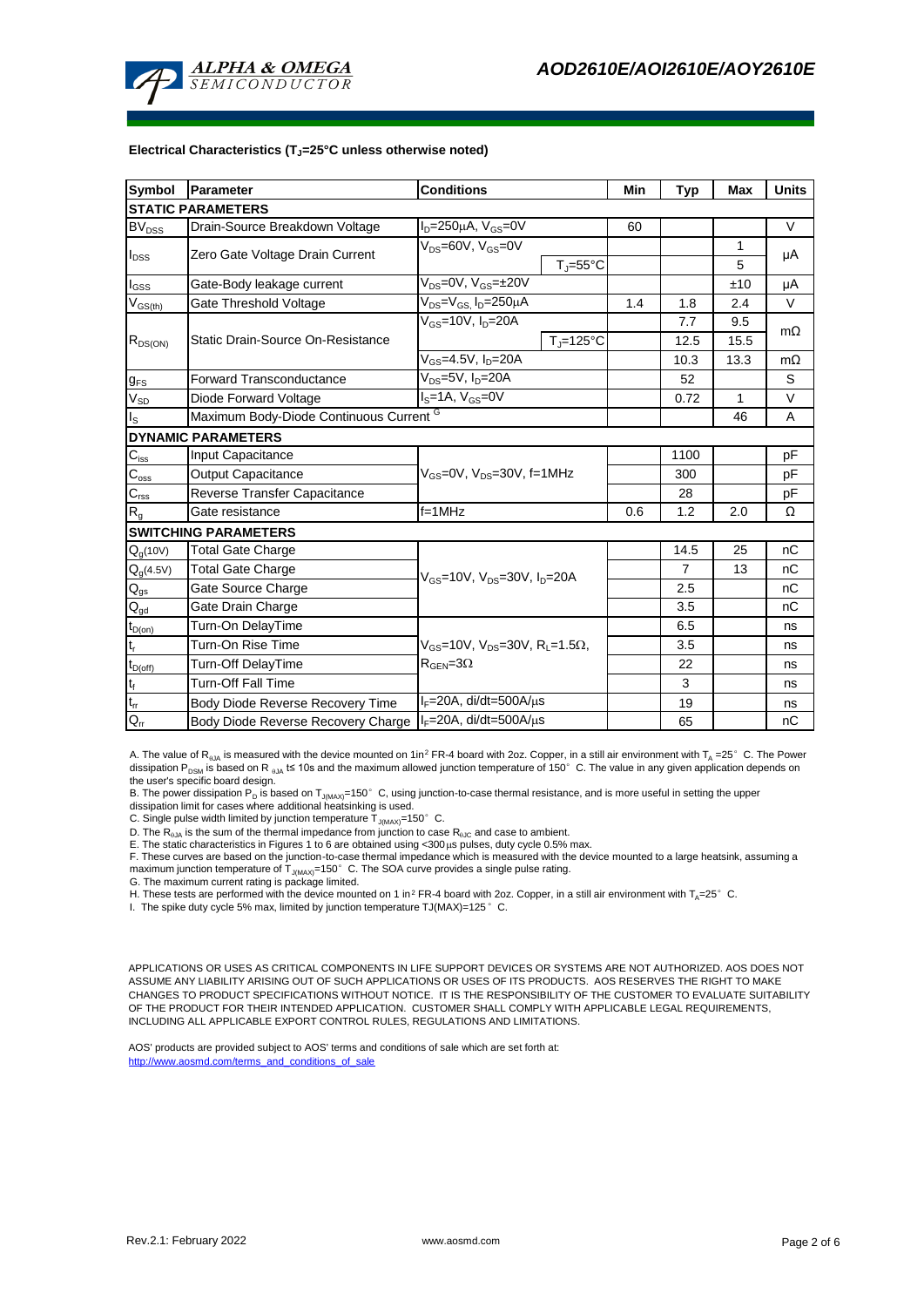

**ALPHA & OMEGA** *SEMICONDUCTOR* 

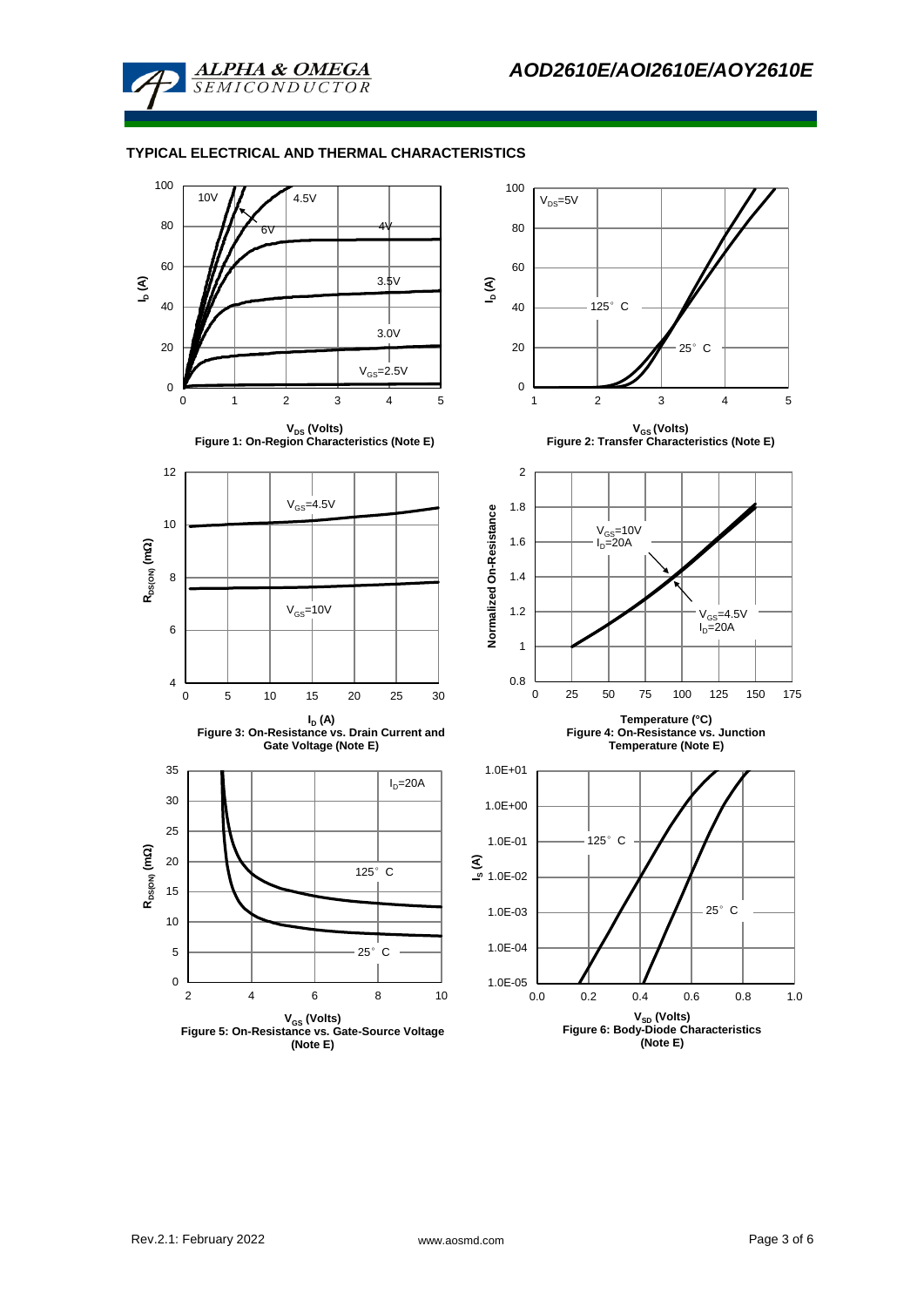

# **TYPICAL ELECTRICAL AND THERMAL CHARACTERISTICS**



**Figure 11: Normalized Maximum Transient Thermal Impedance (Note F)**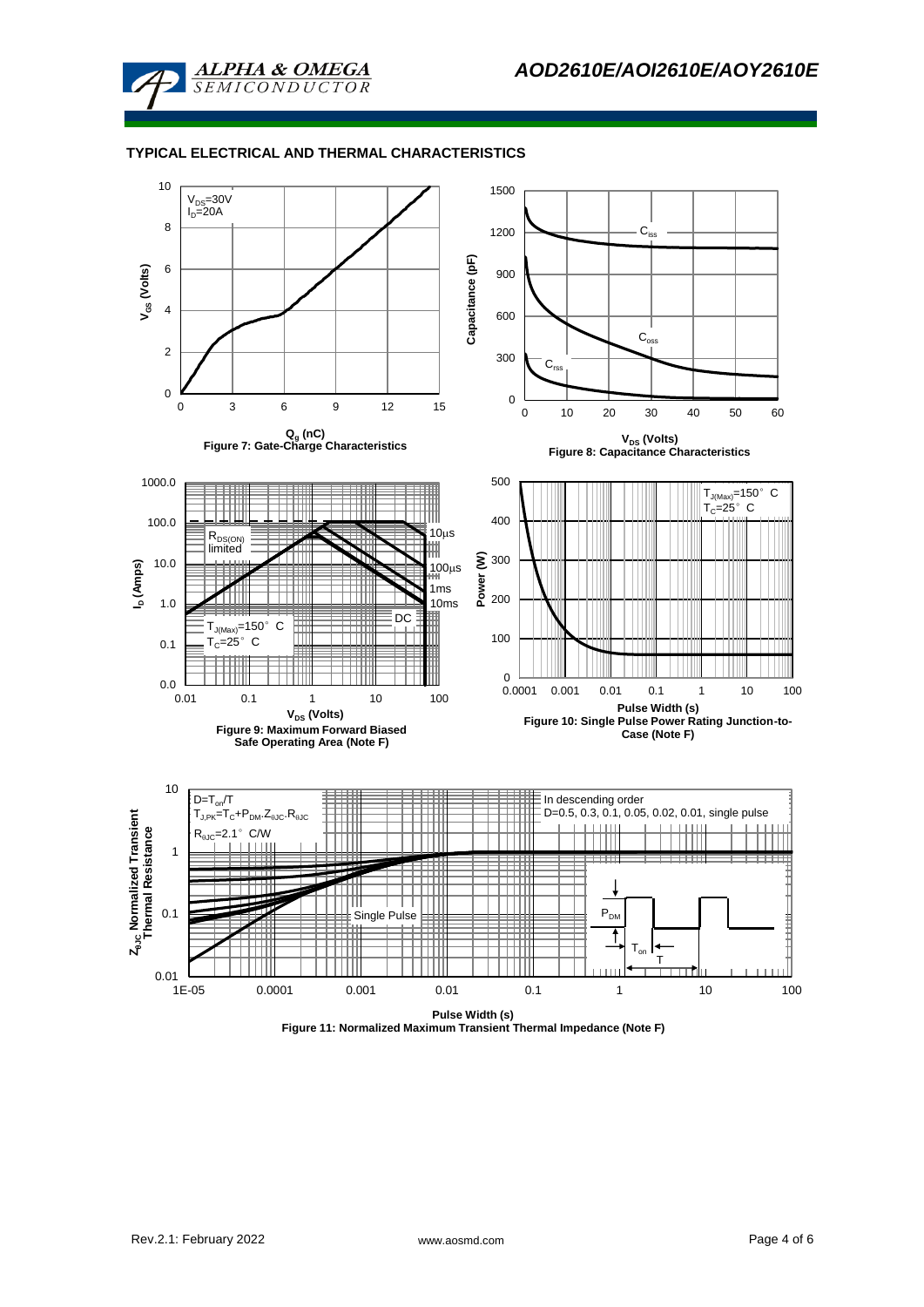

## **TYPICAL ELECTRICAL AND THERMAL CHARACTERISTICS**